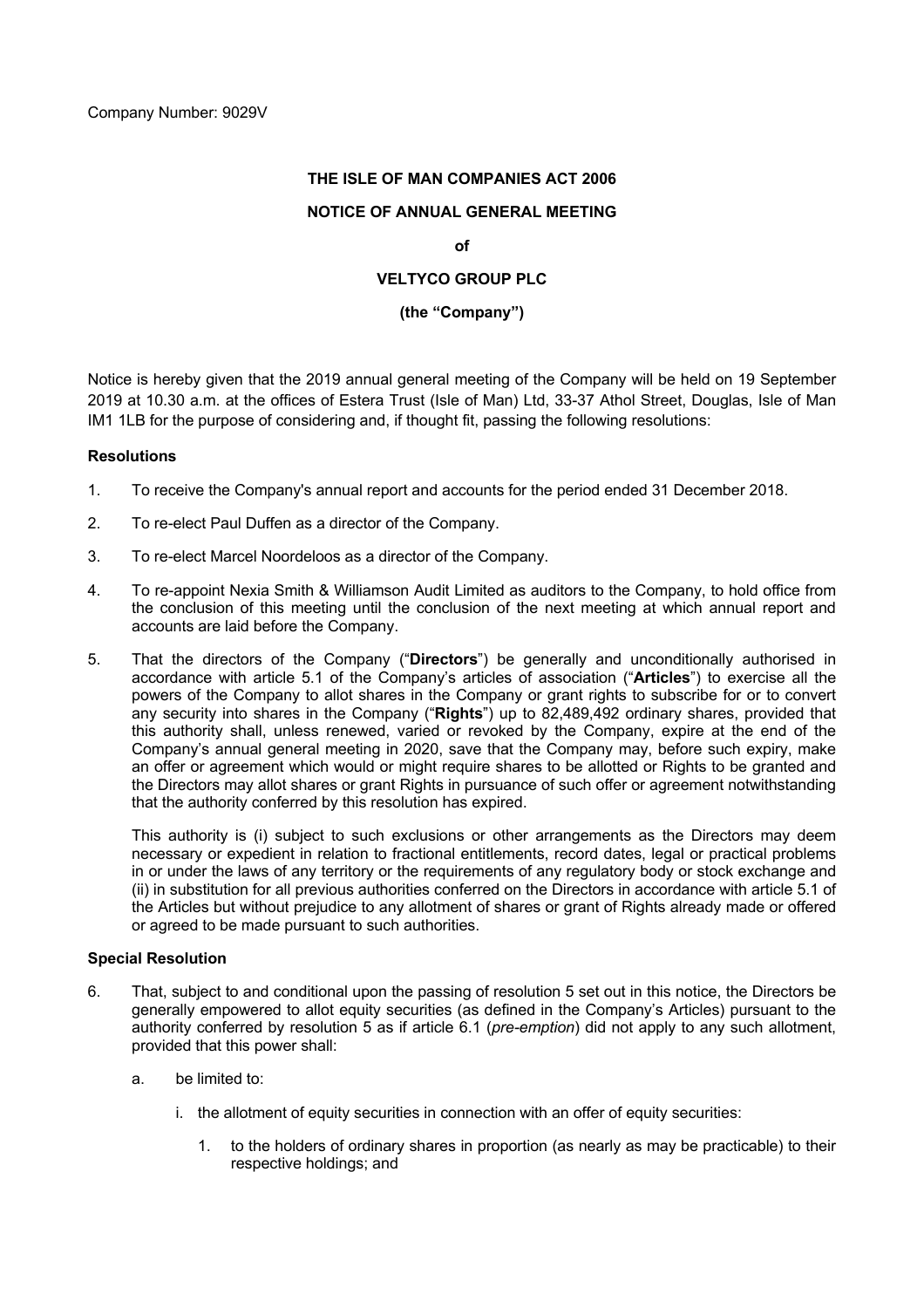- 2. to holders of other equity securities as required by the rights of those securities or as the directors otherwise consider necessary;
- ii. the allotment of up to 82,489,492 equity securities (otherwise than pursuant to paragraph 6.a.i above);
- b. be subject to such exclusions or other arrangements as the Directors may deem necessary or expedient in relation to fractional entitlements, record dates, legal or practical problems in or under the laws of any territory or the requirements of any regulatory body or stock exchange; and
- c. expire at the end of the Company's annual general meeting in 2020 (unless renewed, varied or revoked by the Company prior to or on that date), save that the Company may, before such expiry make an offer or agreement which would or might require equity securities to be allotted after such expiry and the Directors may allot equity securities in pursuance of any such offer or agreement notwithstanding that the power conferred by this resolution has expired.

## **BY ORDER OF THE BOARD**

Paul J Duffen *Chairman* 2 September 2019 33-37 Athol Street **Douglas** Isle of Man IM1 1LB

### **Notes to the notice of annual general meeting**

### **1. Entitlement to attend and vote**

Only those members registered on the Company's register of members at:

- 10.30 a.m. (London time) on 17 September 2019; or,
- if this meeting is adjourned, 48 hours (excluding any part of a day which is not a Business Day) prior to the time fixed for the adjourned meeting,

shall be entitled to attend and vote at the meeting.

#### 2. **Special Resolutions**

The required majority for a Special Resolution is members representing not less than 75% of the total voting rights attributable to the shares held by the members present and voting at the meeting and entitled to vote.

#### **3. Appointment of proxies**

If you are a member of the Company at the time set out in note 1 above, you are entitled to appoint a proxy to exercise all or any of your rights to attend, speak and vote at the meeting and you should have received a proxy form with this notice of meeting. You can only appoint a proxy using the procedures set out in these notes and the notes to the proxy form.

A proxy does not need to be a member of the Company but must attend the meeting to represent you. Details of how to appoint the chairman of the meeting or another person as your proxy using the proxy form are set out in the notes to the proxy form. If you wish your proxy to speak on your behalf at the meeting you will need to appoint your own choice of proxy (not the chairman) and give your instructions directly to them.

You may appoint more than one proxy provided each proxy is appointed to exercise rights attached to different shares. You may not appoint more than one proxy to exercise rights attached to any one share. To appoint more than one proxy, please refer to the notes to the proxy form.

A vote withheld is not a vote in law, which means that the vote will not be counted in the calculation of votes for or against the resolution. If no voting indication is given, your proxy will vote or abstain from voting at his or her discretion. Your proxy will vote (or abstain from voting) as he or she thinks fit in relation to any other matter which is put before the meeting.

### **4. Appointment of proxy using hard copy proxy form**

The notes to the proxy form explain how to direct your proxy how to vote on each resolution or withhold their vote.

To appoint a proxy using the proxy form, the form must be:

- completed and signed;
- sent or delivered to Neville Registrars Limited, Neville House, Steelpark Road, Halesowen B62 8HD; and
- received by Neville Registrars Limited no later than 48 hours (excluding any part of a day which is not a Business Day) prior to the meeting.

In the case of a member which is a company, the proxy form must be executed under its common seal or signed on its behalf by an officer of the company or an attorney for the company.

Any power of attorney or any other authority under which the proxy form is signed (or a duly certified copy of such power or authority) must be included with the proxy form.

Registered Office: